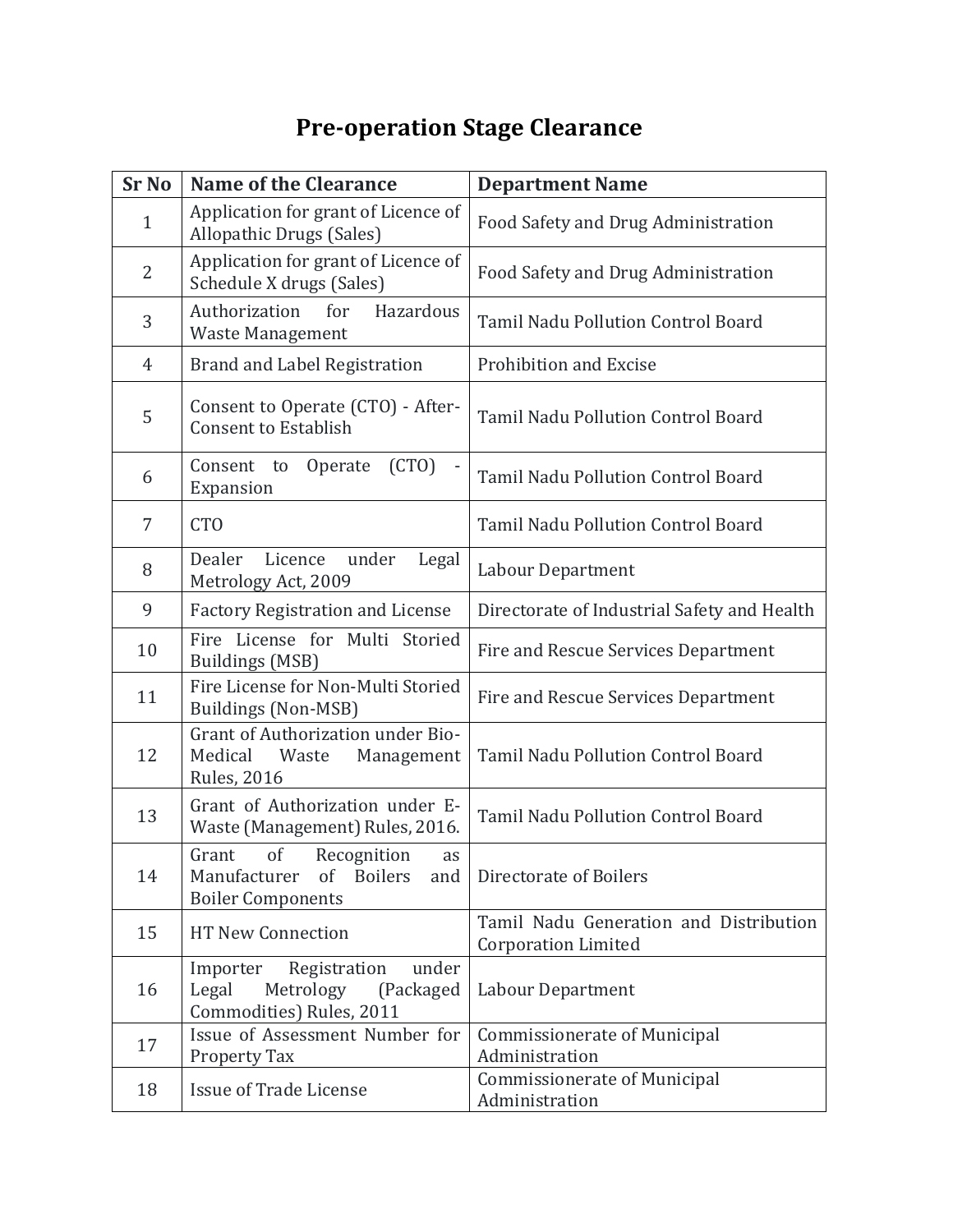| 19 | Licence for Contractor under<br>Contract Labour (Regulation and<br>Abolition) Act, 1970                                          | Labour Department                                                    |
|----|----------------------------------------------------------------------------------------------------------------------------------|----------------------------------------------------------------------|
| 20 | Licence for Contractor under<br>Inter-State<br>Migrant Workmen<br>(RECS) Act, 1979                                               | Labour Department                                                    |
| 21 | Licence for working new lift                                                                                                     | Electrical Inspectorate - Government of<br>Tamil Nadu                |
| 22 | Licence to Manufacture Allopathic<br>Drugs                                                                                       | Food Safety and Drug Administration                                  |
| 23 | Contractor<br>License<br>for<br>for<br><b>Employing Contractual Workmen</b>                                                      | Directorate of Industrial Safety and Health                          |
| 24 | Licence to<br>Loan<br>Manufacture<br><b>Allopathic Drugs</b>                                                                     | Food Safety and Drug Administration                                  |
| 25 | Power<br>Tension-<br><b>New</b><br>Low<br>Connection                                                                             | Tamil Nadu Generation and Distribution<br><b>Corporation Limited</b> |
| 26 | Manufacturer Licence under Legal<br>Metrology Act, 2009                                                                          | Labour Department                                                    |
| 27 | Multi<br>Storied Building<br>(MSB)<br>Compliance Certificate                                                                     | Fire and Rescue Services Department                                  |
| 28 | Name Transfer of Property                                                                                                        | Greater Chennai Corporation                                          |
| 30 | New Assessment of Property                                                                                                       | Greater Chennai Corporation                                          |
| 31 | New Trade License Request                                                                                                        | <b>Greater Chennai Corporation</b>                                   |
| 32 | No Objection Certificate (NoC) for<br>Movie shooting in public places<br>within Chennai city limits                              | Police                                                               |
| 33 | No Objection Certificate (NOC) for<br>Movie Shooting on Land/ Site/<br>by<br>Owned<br>Property<br>Greater<br>Chennai Corporation | Greater Chennai Corporation                                          |
| 34 | Packer Registration under Legal<br>Metrology<br>(Packaged)<br>Commodities) Rules 2011                                            | Labour Department                                                    |
| 35 | Permanent License for Sale of<br>Crackers                                                                                        | Revenue                                                              |
| 36 | Permission for Movie Shooting                                                                                                    | Commissionerate<br>of<br>Municipal<br>Administration                 |
| 37 | Permission given for film/movie<br>shooting in government owned<br>places                                                        | Department of Information and Public<br>Relations(DIPR)              |
| 38 | Permit to export beer to other<br>states and countries.                                                                          | Prohibition and Excise                                               |